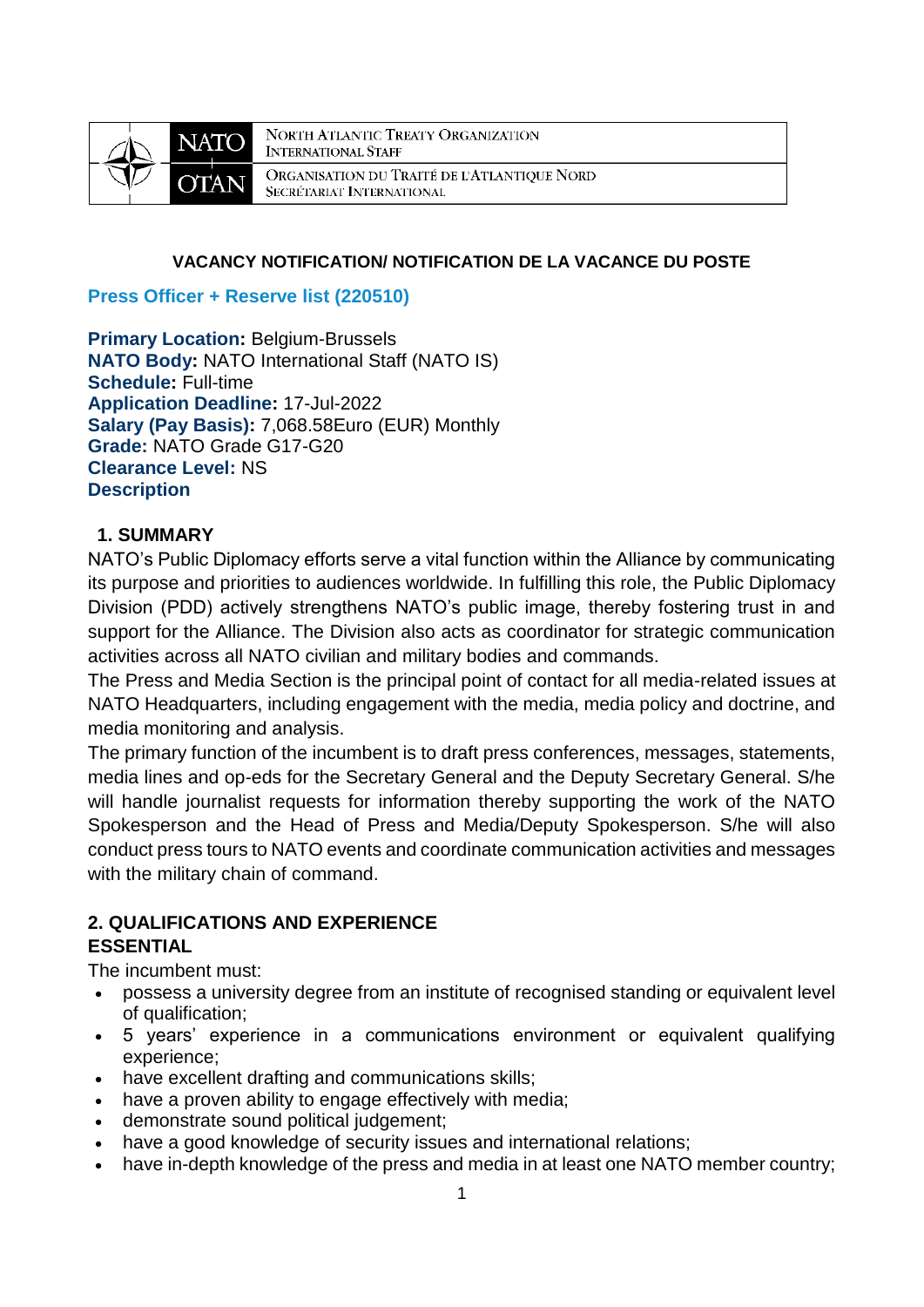- have experience using social media:
- possess the following minimum levels of NATO's official languages (English/French): VI ("Proficiency") in one; I ("Beginner") in the other;
- be willing to travel and work unsocial hours when required.

### **DESIRABLE**

The following would be considered an advantage:

- familiarity with the press corps in Brussels;
- experience of broadcast and audio-visual media;
- experience working in an international organisation;
- knowledge of additional NATO Allied and/or Partner nation languages;
- familiarity with other international institutions and the military.

### **3. MAIN ACCOUNTABILITIES**

#### **Expertise Development**

Deal with media queries, corrections and rebuttals in a proactive and accurate way within the news cycle, following guidance from the Spokesperson and the Head of Press and Media/Deputy Spokesperson. Demonstrate an ability to convey complex or technical issues in a clear and accessible way. Keep on top of breaking news stories and provide analyses as required. Advise the Spokesperson, the Head of Press and Media/Deputy Spokesperson and other NATO officials on media handling issues, as appropriate. Support and as needed deputise for the Spokesperson and the Head of Press and Media/Deputy Spokesperson in the organisation of press conferences and briefings, providing inputs and up-to-date and substantive information to be delivered to journalists. Produce summarised transcripts of media events by the Secretary General and other NATO officials as required. Plan, coordinate, conduct and assess media tours and other public events. Demonstrate a team player attitude in a fast moving and stressful multi-national working environment.

#### **Stakeholder Management**

Coordinate with relevant internal stakeholders – International Staff (IS) Divisions and the military chain of command – on content in order to reflect accurate information in media messages. Liaise and maintain contact with journalists and opinion makers. Advise the NATO Spokesperson and the Head of Press and Media/Deputy Spokesperson on the management of interview requests. Assist in the preparation of media products for journalists for Ministerials and other high-level meetings. Liaise with journalists ahead of interviews and draft messages for those interviews. Maintain contact with NATO Military Commands and NATO Allies on media issues, striving to ensure the necessary level of message coherence.

#### **Knowledge Management**

Draft media messages, press conferences, and statements for the Secretary General, Deputy Secretary General, and the Spokesperson demonstrating sound political judgement and in a media-friendly writing style. Draft narratives for Ministerial, Summit meetings and on relevant issues for use in media engagements. Assist in the production of briefing materials for the Spokesperson. Prepare and deliver presentations for appropriate NATO bodies, as well as external audiences. Contribute to the regular updates to the NATO newsroom website.

#### **Representation of the Organization**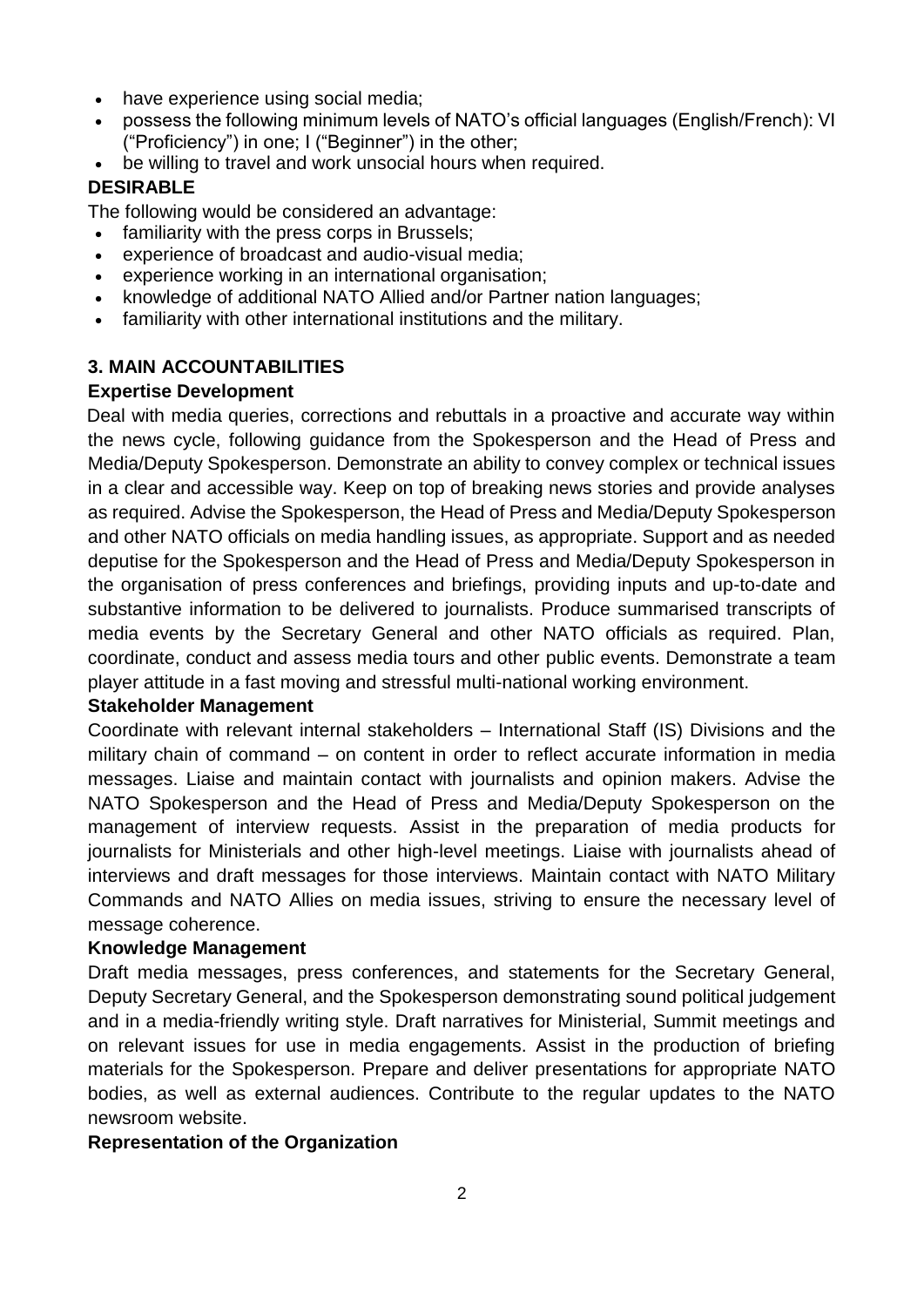Brief journalists or visitors at NATO headquarters on the Alliance's policies, responsibilities and initiatives as required. Represent the Press and Media Section in International Staff (IS) meetings, at exercises where a press role is required, as well as at NATO committees or other bodies. Represent NATO in relevant workshops, seminars and other public events.

## **Project Management**

Contribute in a systematic and proactive way to the daily and long-term planning within the Press and Media Section. Support as needed the work of the Media Operations team. Provide editorial guidance on the development of NATO audio-visual products and facilitate the provision of these products to the media as required.

Perform any other related duty as assigned.

## **4. INTERRELATIONSHIPS**

The incumbent reports to the Spokesperson and the Head of Press and Media/Deputy Spokesperson. He/she will brief the Secretary General and Deputy Secretary General and will accompany them on visits, as required. The Press Officer will be required to work in close cooperation with the other Sections of PDD, as well as with the other Divisions of the International Staff (IS), the International Military Staff (IMS), NATO military commands and national delegations. He/she also coordinates with staff members of NATO Agencies, government departments and non-governmental organisations.

Direct reports: N/a

Indirect reports: N/a

# **5. COMPETENCIES**

The incumbent will demonstrate:

- Achievement: Creates own measures of excellence and improves performance;
- Analytical Thinking: Sees multiple relationships;
- Change Leadership: Expresses vision for change;
- Impact and Influence: Uses indirect influence;
- Initiative: Is decisive in a time-sensitive situation;
- Organisational Awareness: Understands organisational politics;

Teamwork: Solicits inputs and encourages others.

## **6. CONTRACT**

### **Contract to be offered to the successful applicant (if non-seconded): Definite duration contract of three years; possibility of renewal for up to three years, during which the incumbent may apply for conversion to an indefinite duration contract.**

### Contract clause applicable:

In accordance with the contract policy, this is a post in which turnover is desirable for political reasons in order to be able to accommodate the Organisation's need to carry out its tasks as mandated by the Nations in a changing environment, for example by maintaining the flexibility necessary to shape the Organisation's skills profile, and to ensure appropriate international diversity.

The maximum period of service foreseen in this post is 6 years. The successful applicant will be offered a 3-year definite duration contract, which may be renewed for a further period of up to 3 years. However, according to the procedure described in the contract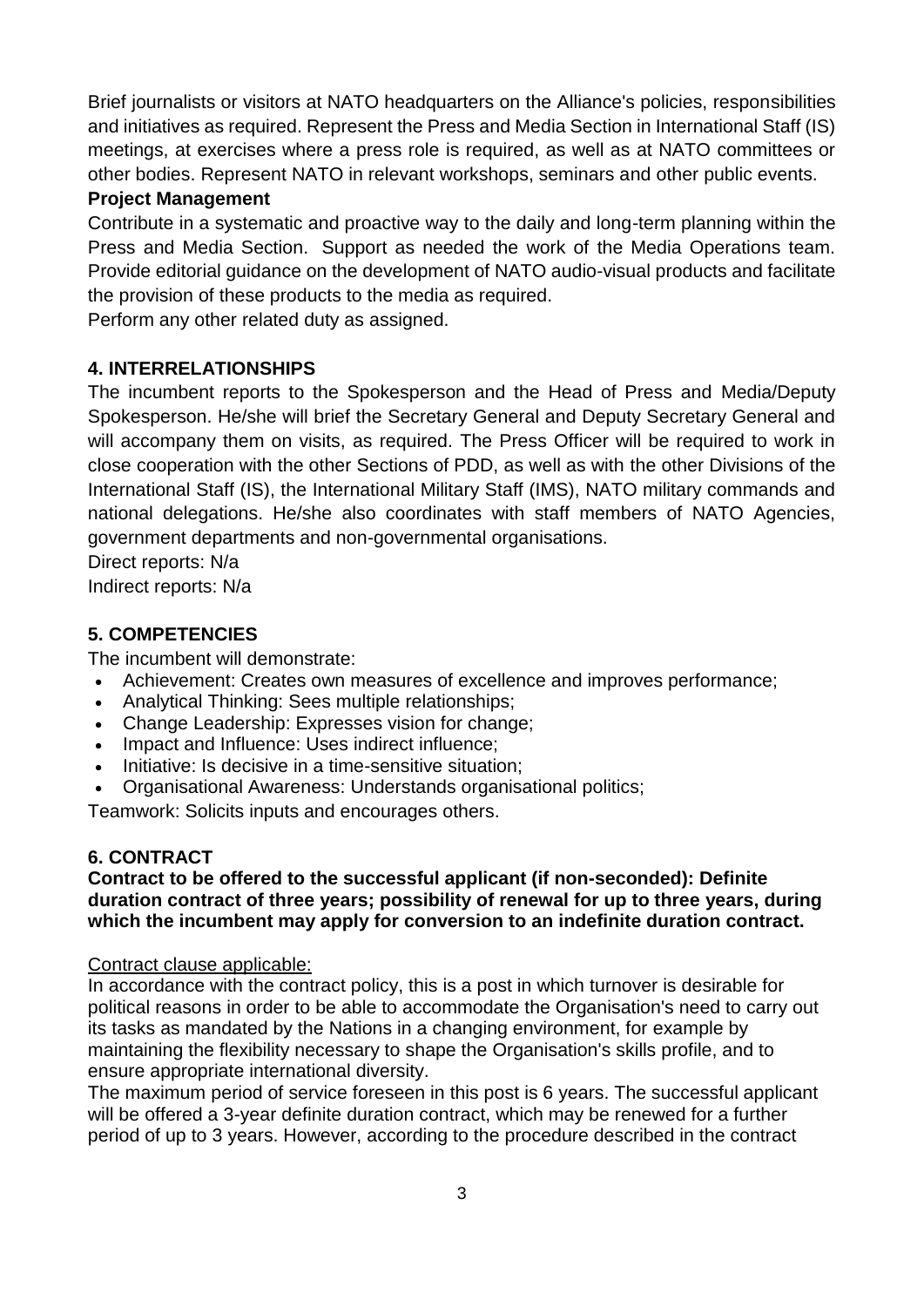policy the incumbent may apply for conversion to an indefinite contract during the period of renewal and no later than one year before the end of contract.

If the successful applicant is seconded from the national administration of one of NATO's member States, a 3-year definite duration contract will be offered, which may be renewed for a further period of up to 3 years subject also to the agreement of the national authority concerned. The maximum period of service in the post as a seconded staff member is six years.

Serving staff will be offered a contract in accordance with the NATO Civilian Personnel Régulations.

NOTE: Irrespective of previous qualifications and experience, candidates for twin-graded posts will be appointed at the lower grade. Advancement to the higher grade is not automatic, and will not normally take place during the first three years of service in the post.

Under specific circumstances, serving staff members may be appointed directly to the higher grade, and a period of three years might be reduced by up to twenty four months for external candidates. These circumstances are described in the IS directive on twin-graded posts.

# **7. RECRUITMENT PROCESS**

Please note that we can only accept applications from nationals of NATO member countries.

Applications must be submitted using e-recruitment system, as applicable:

- For NATO civilian staff members only: please apply via the internal recruitment portal [\(link\)](https://nato.taleo.net/careersection/1/jobsearch.ftl?lang=en);
- For all other applications: www.nato.int/recruitment

Please note that at the time of the interviews, candidates will be asked to provide evidence of their education and professional experience as relevant for this vacancy.

Appointment will be subject to receipt of a security clearance (provided by the national Authorities of the selected candidate) and approval of the candidate's medical file by the NATO Medical Adviser.

More information about the recruitment process and conditions of employment, can be found at our website (http://www.nato.int/cps/en/natolive/recruit-hq-e.htm).

## **8. ADDITIONAL INFORMATION**

NATO is committed to diversity and inclusion, and strives to provide equal access to employment, advancement and retention, independent of gender, age, nationality, ethnic origin, religion or belief, cultural background, sexual orientation, and disability. NATO welcomes applications of nationals from all member Nations, and strongly encourages women to apply.

Building Integrity is a key element of NATO's core tasks. As an employer, NATO values commitment to the principles of integrity, transparency and accountability in accordance with international norms and practices established for the defence and related security sector. Selected candidates are expected to be role models of integrity, and to promote good governance through ongoing efforts in their work.

Due to the broad interest in NATO and the large number of potential candidates, telephone or e-mail enquiries cannot be dealt with.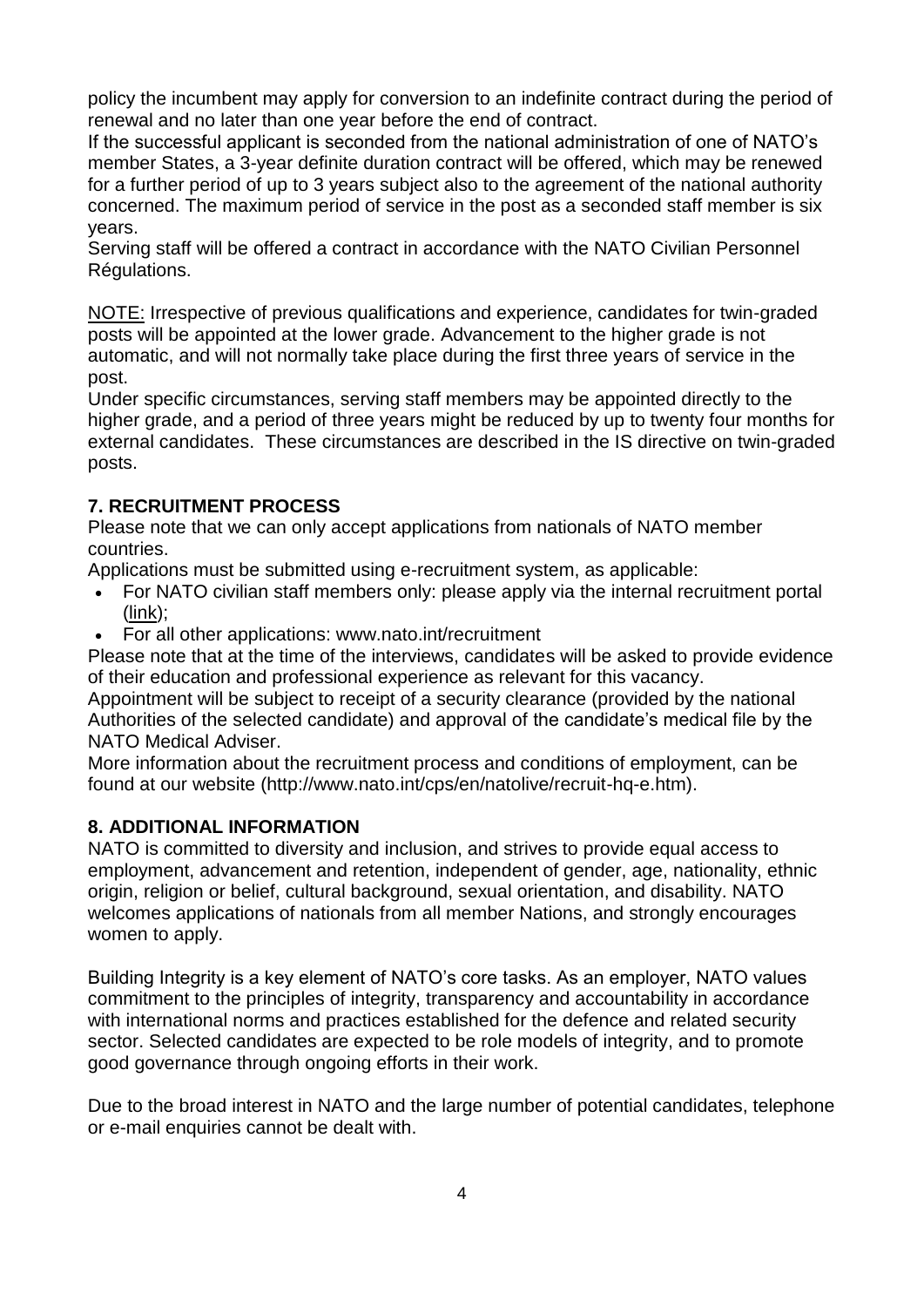Applicants who are not successful in this competition may be offered an appointment to another post of a similar nature, albeit at the same or a lower grade, provided they meet the necessary requirements.

The nature of this position may require the staff member at times to be called upon to travel for work and/or to work outside normal office hours.

The organization offers several work-life policies including Teleworking and Flexible Working arrangements (Flexitime) subject to business requirements.

Please note that the International Staff at NATO Headquarters in Brussels, Belgium is a non-smoking environment.

For information about the NATO Single Salary Scale (Grading, Allowances, etc.) please visit our [website.](https://www.nato.int/cps/en/natolive/86790.htm) Detailed data is available under the Salary and Benefits tab.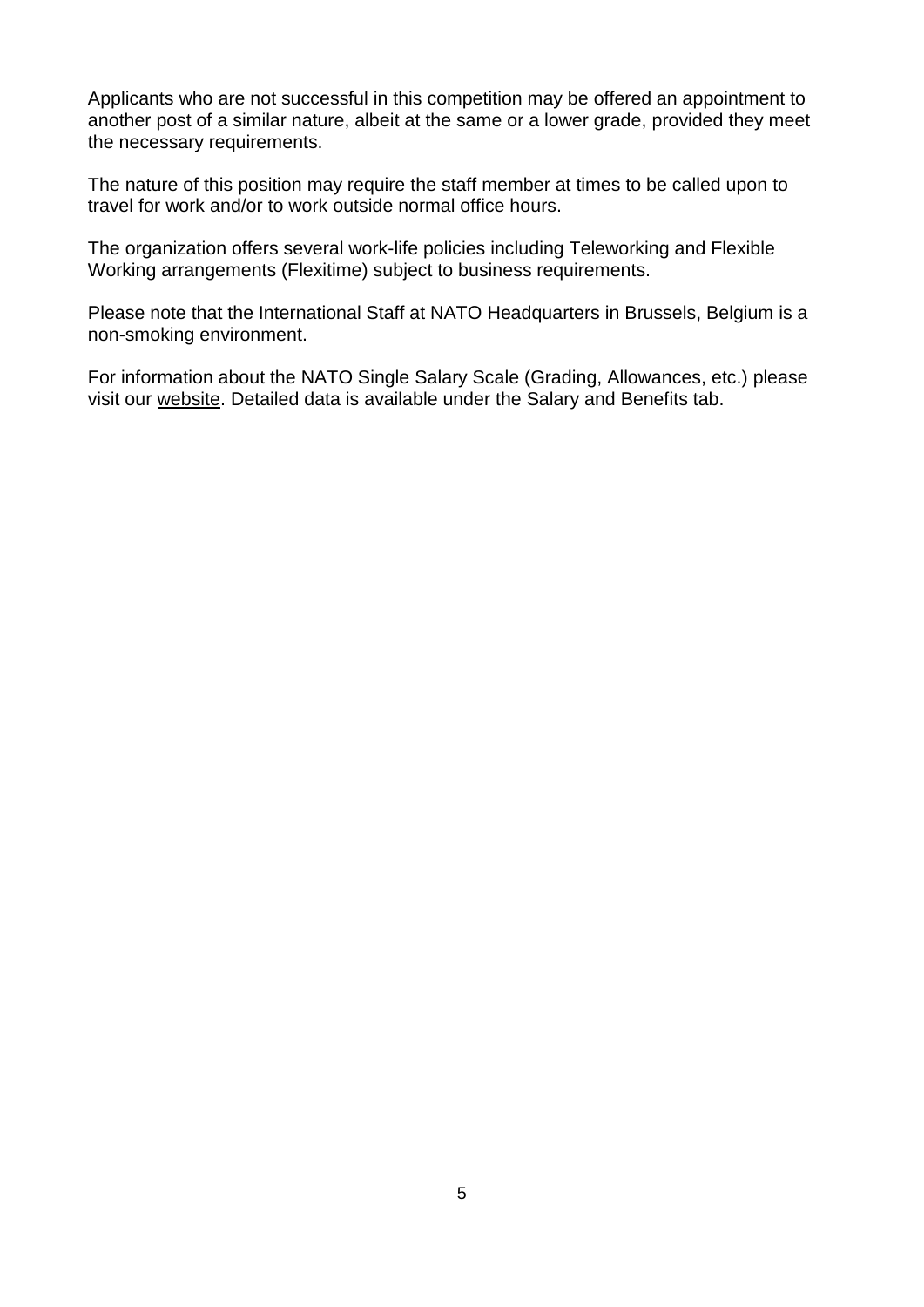## **Attaché(e) de presse + Liste de réserve (220510)**

**Emplacement principal :** Belgique-Bruxelles **Organisation :** OTAN SI **Horaire :** Temps plein **Date de retrait :** 17-juil.-2022 **Salaire (Base de paie) :** 7 068,58Euro (EUR) Mensuelle **Grade :** NATO Grade G17-G20 **Niveau de l'habilitation de sécurité :** NS **Description**

# **1. RÉSUMÉ**

Les activités de diplomatie publique de l'OTAN sont d'une importance capitale pour l'Alliance, car elles font connaître son but et ses priorités aux publics du monde entier. À cet effet, la Division Diplomatie publique (PDD) s'attache à promouvoir l'image publique de l'OTAN, de façon à renforcer le capital de confiance et le soutien dont bénéficie l'Alliance. Elle assure en outre la coordination des activités de communication stratégique de tous les organismes civils et militaires, ainsi que des commandements, de l'OTAN.

La Section Presse et médias est le principal point de contact au siège de l'OTAN pour toutes les questions liées aux médias, notamment les contacts avec les médias, la politique et la doctrine liées aux médias, ainsi que la veille et l'analyse médiatiques.

La/Le titulaire du poste a pour fonction principale de rédiger des notes pour les conférences de presse, des messages, des déclarations, des éléments de langage et des articles d'opinion pour la/le secrétaire général(e) et la/le secrétaire général(e) délégué(e). Elle/Il traite les demandes d'information soumises par les journalistes et contribue de la sorte au travail de la/du porte-parole de l'OTAN et de la/du chef de la Section Presse et médias et porte-parole délégué(e). Elle/Il organise aussi les tournées de presse pour des événements OTAN et coordonne les activités de communication et les messages avec la chaîne de commandement militaire.

# **2. QUALIFICATIONS ET EXPÉRIENCE ACQUIS ESSENTIELS**

La/Le titulaire du poste doit :

- être diplômé(e) d'un établissement d'enseignement supérieur de valeur reconnue ou avoir une qualification de niveau équivalent ;
- avoir 5 ans d'expérience dans le secteur de la communication ou une expérience qualifiante équivalente ;
- avoir d'excellentes compétences de rédaction et de communication ;
- avoir la capacité avérée de communiquer efficacement avec les médias ;
- faire preuve d'un jugement politique sûr :
- avoir une bonne connaissance des questions de sécurité et des relations internationales ;
- avoir une connaissance approfondie de la presse et des médias d'au moins un pays membre de l'OTAN ;
- avoir une expérience de l'utilisation des réseaux sociaux ;
- avoir au minimum le niveau de compétence VI (« maîtrise ») dans l'une des deux langues officielles de l'OTAN (anglais/français) et le niveau I (« débutant ») dans l'autre ;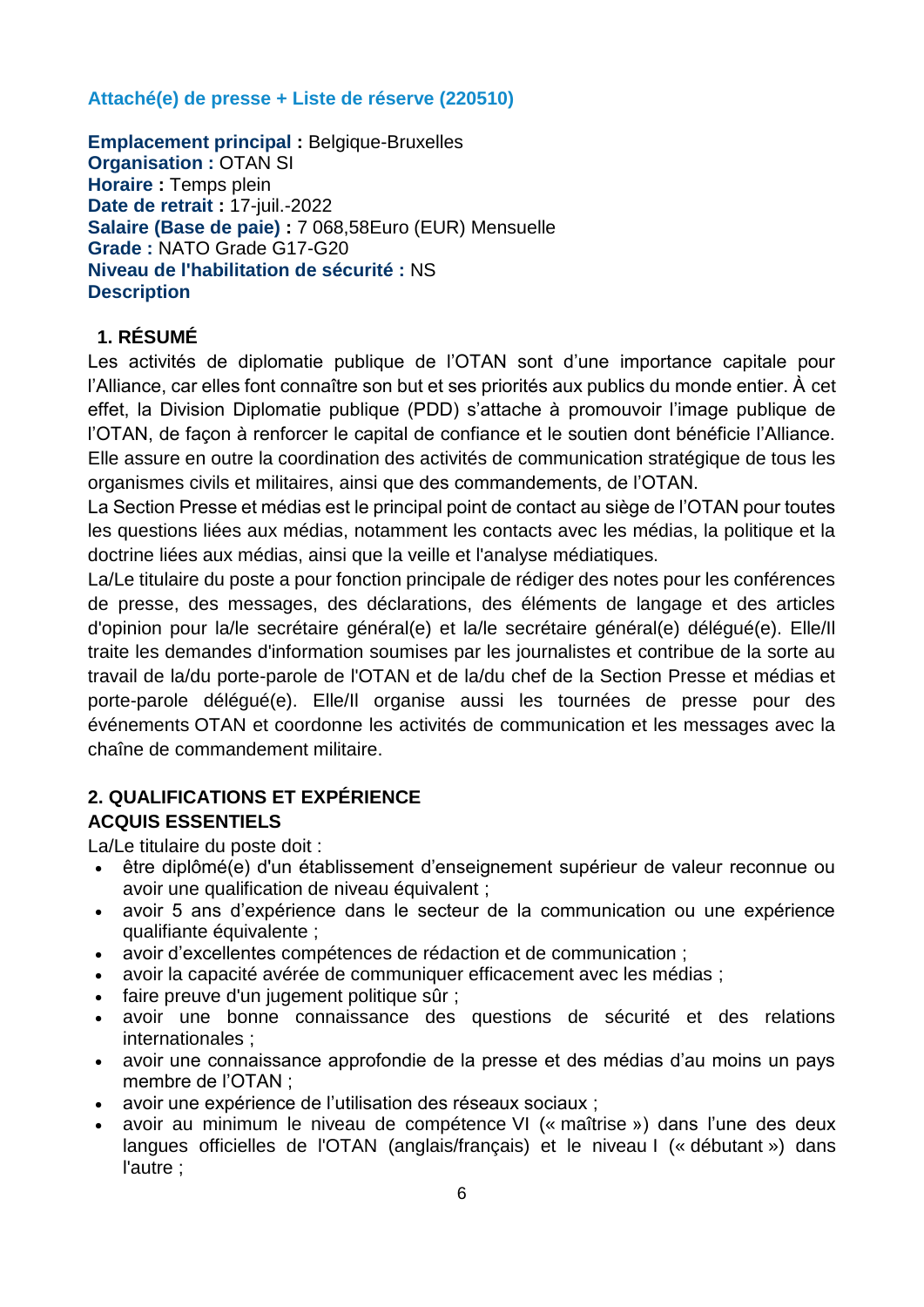être disposé(e) à voyager et à travailler en dehors des heures normales de service, selon les besoins.

## **ACQUIS SOUHAITABLES**

Seraient considérées comme autant d'atouts :

- une bonne connaissance du monde de la presse à Bruxelles ;
- une expérience des services de radiodiffusion et de télévision et des médias audiovisuels ;
- l'expérience du travail dans une organisation internationale ;
- la connaissance d'autres langues de pays membres et/ou de pays partenaires de l'OTAN ;
- une bonne connaissance d'autres institutions internationales et du secteur militaire.

# **3. RESPONSABILITÉS PRINCIPALES**

## **Développement de l'expertise**

Prend en charge les demandes des médias, les rectifications et les démentis de manière proactive et précise dans le cadre du cycle d'information, en suivant les orientations données par la/le porte-parole et la/le chef de la Section Presse et médias et porte-parole délégué(e). Se montre capable de présenter des questions complexes ou techniques d'une manière claire et compréhensible. Reste au plus près de l'actualité et fournit des analyses selon les besoins. Donne des avis à la/au porte-parole et à la/au chef de la Section Presse et médias et porte-parole délégué(e), ainsi qu'à d'autres responsables de l'OTAN, sur les questions relatives aux relations avec les médias, selon les besoins. Assiste, et en cas de besoin supplée, la/le porte-parole et la/le chef de la Section Presse et médias et porte-parole délégué(e) dans l'organisation de conférences de presse et de points de presse, fournissant des contributions ainsi que des informations de fond actualisées à communiquer aux journalistes. Fournit des résumés des activités médiatiques de la/du secrétaire général(e) et d'autres responsables de l'OTAN, selon les besoins. Planifie, coordonne, organise et évalue les tournées de presse et d'autres événements publics. Faire preuve d'esprit d'équipe dans un environnement de travail multinational stressant et en évolution rapide.

### **Gestion des parties prenantes**

Coordonne les contenus avec les parties prenantes internes – les divisions du Secrétariat international et la chaîne de commandement militaire – afin de pouvoir donner des informations exactes dans les messages destinés aux médias. Assure la liaison et entretient des contacts avec les journalistes et les leaders d'opinion. Donne des avis à la/au porteparole de l'OTAN et à la/au chef de la Section Presse et médias et porte-parole délégué(e) sur la gestion des demandes d'interview. Aide à préparer les produits de communication destinés aux journalistes pour les réunions ministérielles et autres réunions de haut niveau. Assure la liaison avec les journalistes avant les interviews et rédige des messages pour celles-ci. Entretient des contacts avec les commandements militaires de l'OTAN et avec les Alliés sur les questions relatives aux médias, s'efforçant de garantir dans les messages le niveau de cohérence nécessaire.

### **Gestion des connaissances**

Établit pour la/le secrétaire général(e), la/le secrétaire général(e) délégué(e) et la/le porteparole, des messages, des notes pour les conférences de presse et des déclarations en faisant preuve d'un jugement politique sûr et en adoptant un style adapté aux médias. Rédige, pour les réunions ministérielles et les sommets et sur les questions appropriées,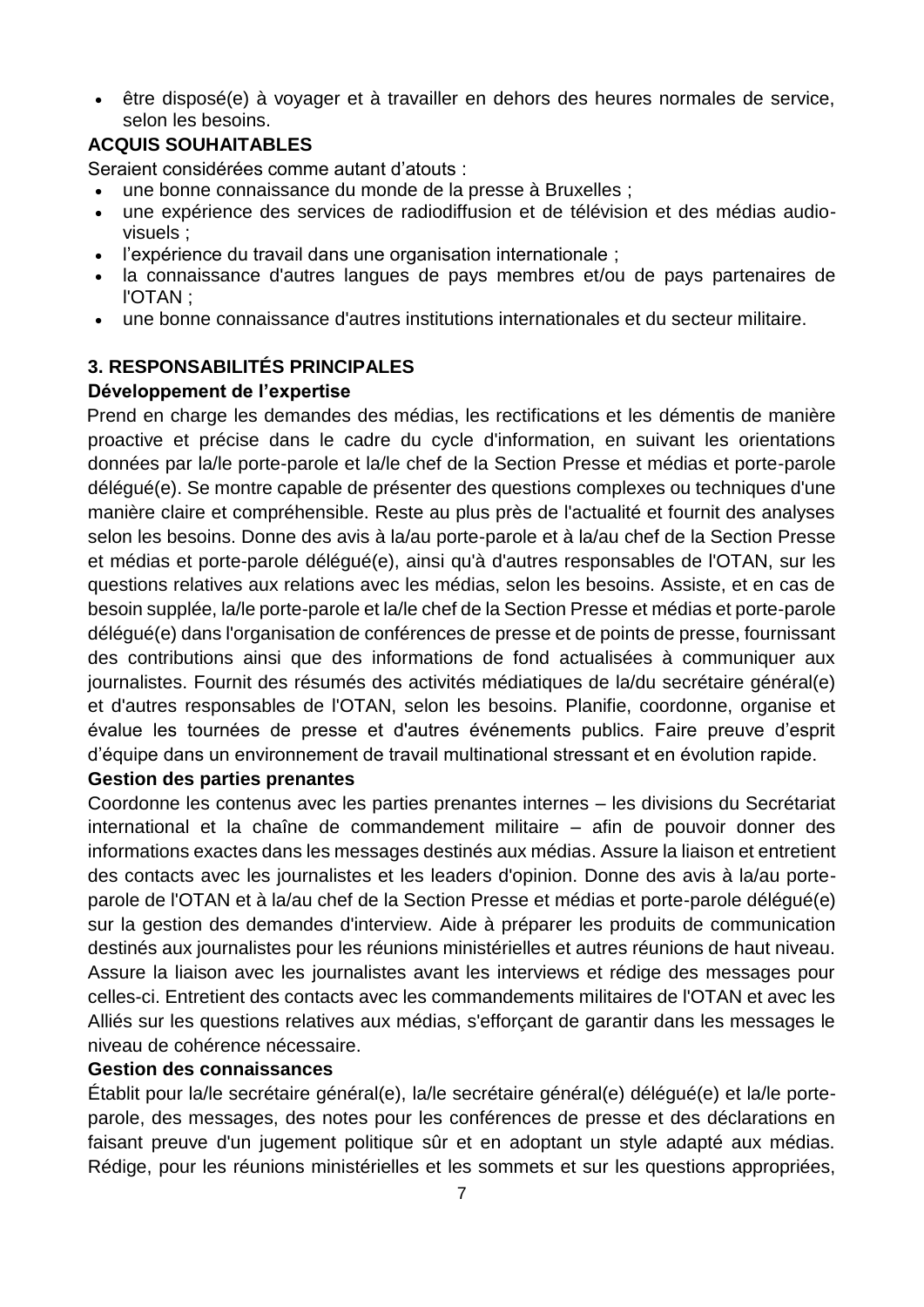des narratifs à utiliser dans le cadre de contacts avec les médias. Aide à établir des notes d'information pour la/le porte-parole. Prépare et présente des exposés à l'intention de certains organismes OTAN et de publics extérieurs. Contribue aux mises à jour régulières du site web de l'OTAN (rubrique « Presse »).

### **Représentation de l'Organisation**

Fait des exposés sur les politiques, les responsabilités et les initiatives de l'Alliance à l'intention des journalistes ou des visiteurs au siège de l'OTAN, selon les besoins. Représente la Section Presse et médias à des réunions du Secrétariat international, lors d'exercices pour lesquels la presse a un rôle à jouer, de même que dans des comités ou d'autres organismes de l'OTAN. Représente l'OTAN dans des ateliers, séminaires et autres événements publics pertinents.

### **Gestion de projet**

Contribue de manière systématique et proactive à la planification quotidienne et à long terme au sein de la Section Presse et médias. Apporte, en tant que de besoin, un soutien à l'équipe Opérations médias. Donne des directives éditoriales pour l'élaboration de séquences audiovisuelles OTAN, et facilite la mise à disposition de celles-ci aux médias, selon les besoins.

S'acquitte de toute autre tâche en rapport avec ses fonctions qui pourrait lui être confiée.

## **4. STRUCTURE ET LIAISONS**

La/Le titulaire du poste relève de la/du porte-parole et de la/du chef de la Section Presse et médias et porte-parole délégué(e). Elle/Il présente des exposés à la/au secrétaire général(e) et à la/au secrétaire général(e) délégué(e), et elle/il les accompagne dans leurs visites, selon les besoins. Elle/Il est amené(e) à travailler en étroite coopération avec les autres sections de la PDD ainsi qu'avec les autres divisions du Secrétariat international, l'Étatmajor militaire international, les commandements militaires de l'OTAN et les délégations nationales. Elle/Il travaille également en coordination avec des représentant(e)s des agences de l'OTAN, des ministères nationaux et d'organisations non gouvernementales. Nombre de subordonné(e)s direct(e)s : sans objet.

Nombre de subordonné(e)s indirect(e)s : sans objet.

# **5. COMPÉTENCES**

La/Le titulaire du poste doit faire preuve des compétences suivantes :

- Recherche de l'excellence : crée ses propres critères d'excellence et améliore les performances.
- Réflexion analytique : discerne les relations multiples.
- Promotion du changement : exprime une vision pour le changement.
- Persuasion et influence : a recours à des techniques d'influence indirectes.
- Initiative : fait preuve de décision dans les situations où il faut agir sans attendre.
- Compréhension organisationnelle : comprend les rouages de l'Organisation.
- Travail en équipe : sollicite des contributions et encourage les autres.

### **6. CONTRAT**

**Contrat proposé (hors détachement) : contrat d'une durée déterminée de trois ans ; renouvelable pour une période de trois ans maximum, au cours de laquelle le/la titulaire pourra demander qu'il soit transformé en contrat de durée indéterminée.**